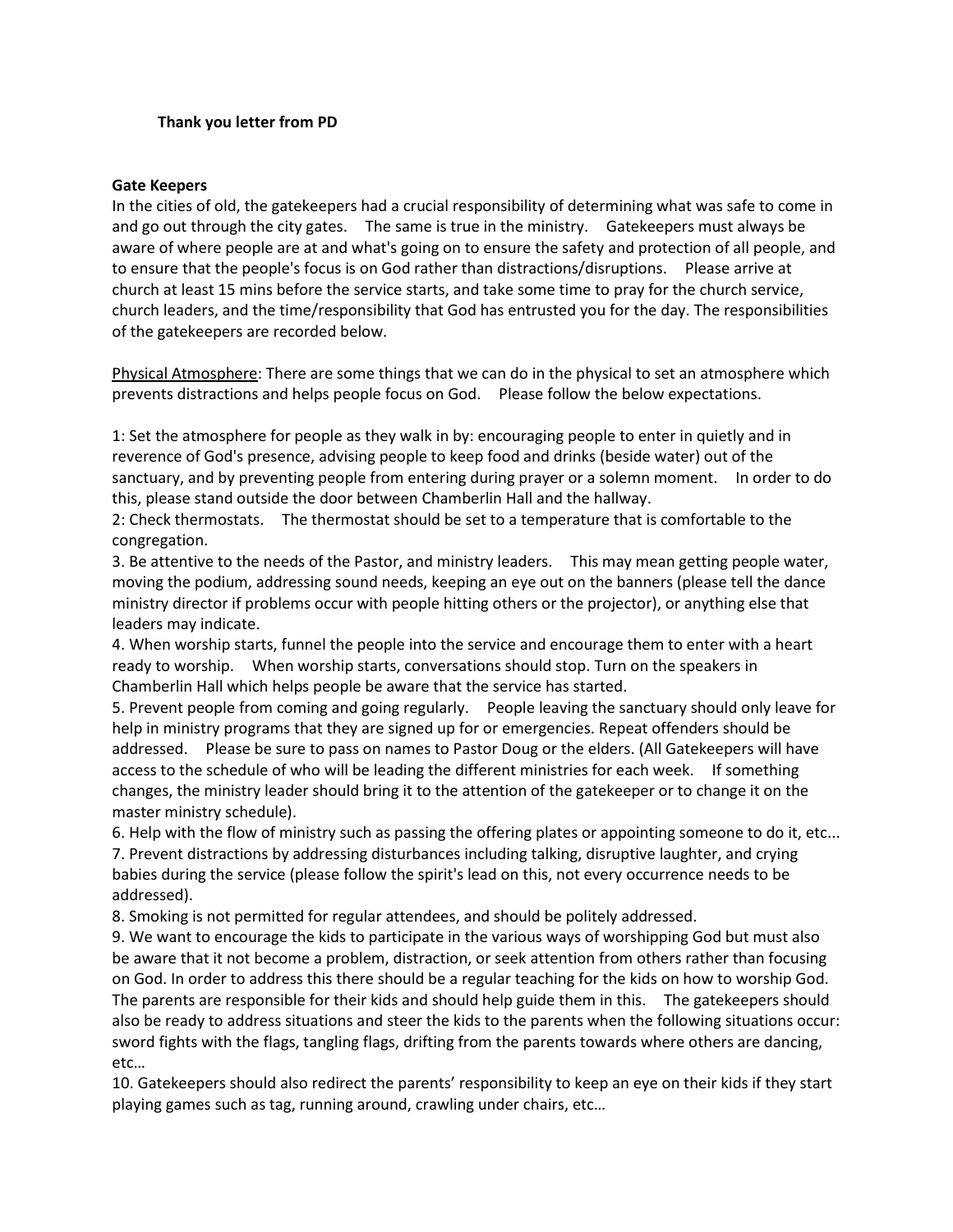11. We are proud of the love that comes from the people at the Chapel, however, we must not use our time in worship and the service to express that by going around giving hugs to people as it takes away from where the focus should be. Gatekeepers should politely ask anyone who is doing that to refrain from that.

12. Once the service is over, altar ministry takes place in the sanctuary while all conversations should be taken to Chamberlin Hall. Those who are not going to the altar ministry are expected to leave the sanctuary quietly and gatekeepers are to help direct all conversations to take place in Chamberlin Hall. Once the flow of traffic of people leaving to go to Chamberlin Hall ends, the door should be closed to help keep it quiet in the sanctuary.

### Safety measures:

All people are important to God and at the Chapel, therefore please follow the below expectations to ensure the physical, emotional, and spiritual safety of all.

1. Make sure that only scheduled people are helping out in the nursery/Sunday School, etc... on the day they are scheduled. If they are not on the schedule for that day they should not be there (if anything changes, these changes must be brought to the attention of the gatekeeper in advance). A schedule for all ministries will be posted by the church administrator so that the Gate keepers will know where everyone should be. All ministry leaders are required to wear a name badge and should have it on as you confirm that everyone is where they should be.

2. No kids or teens should be anywhere beside the sanctuary or the ministry that they are to be at (i.e. the field, other rooms, playground, etc..) The teen or child should be redirected to where they should be and such incidents should be kindly brought to the attention of the parents to bring them awareness and to ask them to address the situation with their child. Repeat offenders should be brought to the attention of Pastor Doug or the elders so that they can approach the parents.

3. For the protection of the children, adults must also be in the sanctuary unless they are involved in a ministry. Again, this means that if they are not on the schedule for ministry they should not be around the kids. Gatekeepers must keep their eye out on the church grounds including who comes and goes to the bathrooms, who is in Chamberlin Hall, etc... Some people may be flagged as concerns and will be advised directly that they must not be outside of the sanctuary. Gatekeepers will be advised as to who these people are and they must be directed to the sanctuary. If they do not listen an elder must be informed immediately.

4. Be aware of what is going on during worship and the safety of everyone around the flags and dancers. Adults are responsible for their children and should always be aware of where they are, and ready to guide them. If a child walks out onto the area where people are dancing, and swinging flags they should be redirected to the parent unless some other adult there is taking responsibility for the kids. 5. Be aware of doors opening and closing (i.e. the door opening into the sanctuary, from media to hallway, and from hallway to Chamberlin). Keep an eye on the flow of people moving and ask people to stand clear from those areas.

### **The Greeters**

Although the greeters do not have the same responsibility as the gatekeepers, they are asked to be extra eyes for them, and therefore should be aware of all the gatekeepers' responsibilities. In some cases greeters may choose to address people directly, in other cases they may feel more comfortable passing the situation on to the gate keeper. In addition to being an extra set of eyes to the gatekeepers, greeters are asked to do the following:

1: Pass out bulletins to everyone coming in and be a friendly face to everyone coming in.

2: Be ready to explain the differences in service to newcomers, and to let any parents know where the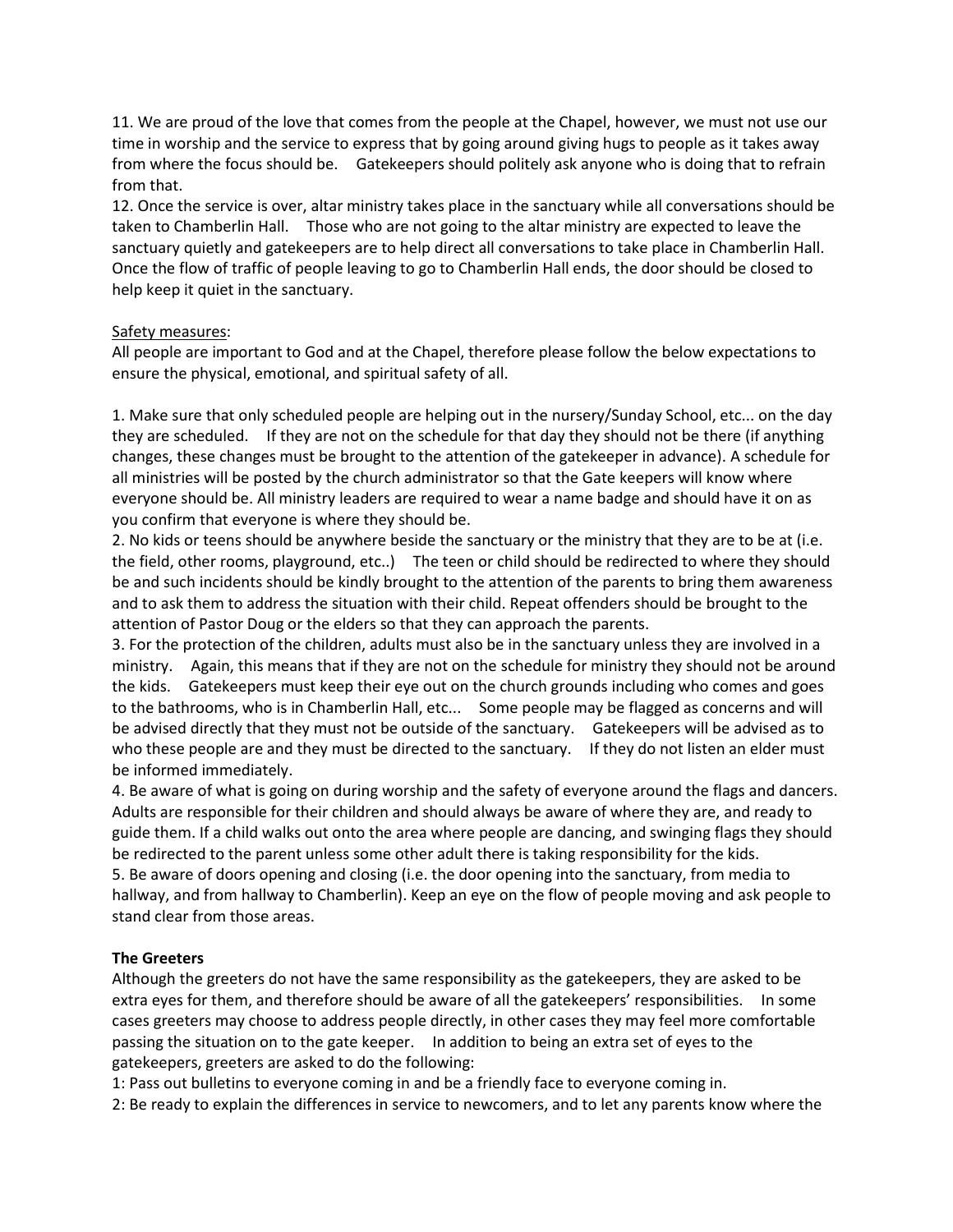Sunday School class will meet. Make sure to let newcomers know of the different ministries for infants and kids and where, when, and how to lead their kids there. (If the Sunday School class moves from its original location, the greeter and gatekeeper should be informed so that they know what's going on) 3: Help connect new families with others that they may get along with well (i.e. families with infants, or elementary school kids often look for other young families to connect with when visiting churches). 4. If it is the person's first time, give the person a welcome card and ask them to fill it out and drop it in the offering plate as it comes by.

## **Procedure for gatekeepers and greeters.**

In order to make all the above mentioned responsibilities workable we will follow the procedures below for the 2 different services:

1st service: There should be one **greeter** who stands outside the door in Chamberlin Hall who passes out the bulletins, and who should be able to explain the services to new families. Once people are in the service, there is little need to stick around Chamberlin Hall since there is no children's ministry. There should be one **gatekeeper** who sits near the back door ready to move around if needed. If others are outside of the sanctuary the gatekeeper should make sure to be aware of what is going on and who is where.

2nd service: Chamberlin Hall door: There should be **2 greeters** standing outside the door at Chamberlin Hall (one for passing out bulletins, the other to be ready to give instruction to new families). This door should stay closed and encourage people to enter quietly in the hall. Once the flow of people coming in stops (or we start running out of room in the sanctuary), a greeter should go into the sanctuary and stand at the other back end of the sanctuary to be available to help seat people/keep order on that side of the sanctuary).

Sanctuary door: The **Gatekeeper** should stand at the door to the sanctuary. The door should be open to be aware of things occurring both in and out of the sanctuary, but should be closed during prayer and quiet times. The Gatekeepers can be seated in the back corner once it seems that all people are in. The Gatekeeper is on duty throughout the entire service and should always be aware of what is going on on the church grounds.

# **Communication and Authority**

1. In order to avoid miscommunication, all changes should be addressed through the head usher. (In the absence of the head usher, it should go through the pastor). Therefore, if any deviations/exceptions to the above procedure is to be made it must be brought to the head usher who will be responsible to communicate that with all gatekeepers/greeters. This protects the gatekeepers and greeters from getting caught up in numerous people giving contradictory orders. 2. A log of notes should be made and held by the head usher regarding specifics such as whether a parent was addressed about an issue, so that all ushers will be aware of anything that has happened.

This log is not for public use and should be kept between the ushers.

# **Recruitment of Ushers/Greeters**

We want to encourage the whole congregation to be a part of this ministry but must also be aware that not everyone is ready or talented for the responsibilities required, and we must therefore be careful to seek out the right people for this job. Just as the disciples sought after God's direction for the right deacons in Acts 6, we must also seek God's direction for the right people in this ministry. To do that we will abide by the following principles:

1: All greeters/gate keepers must be active members of the church for a minimum of 3 months.